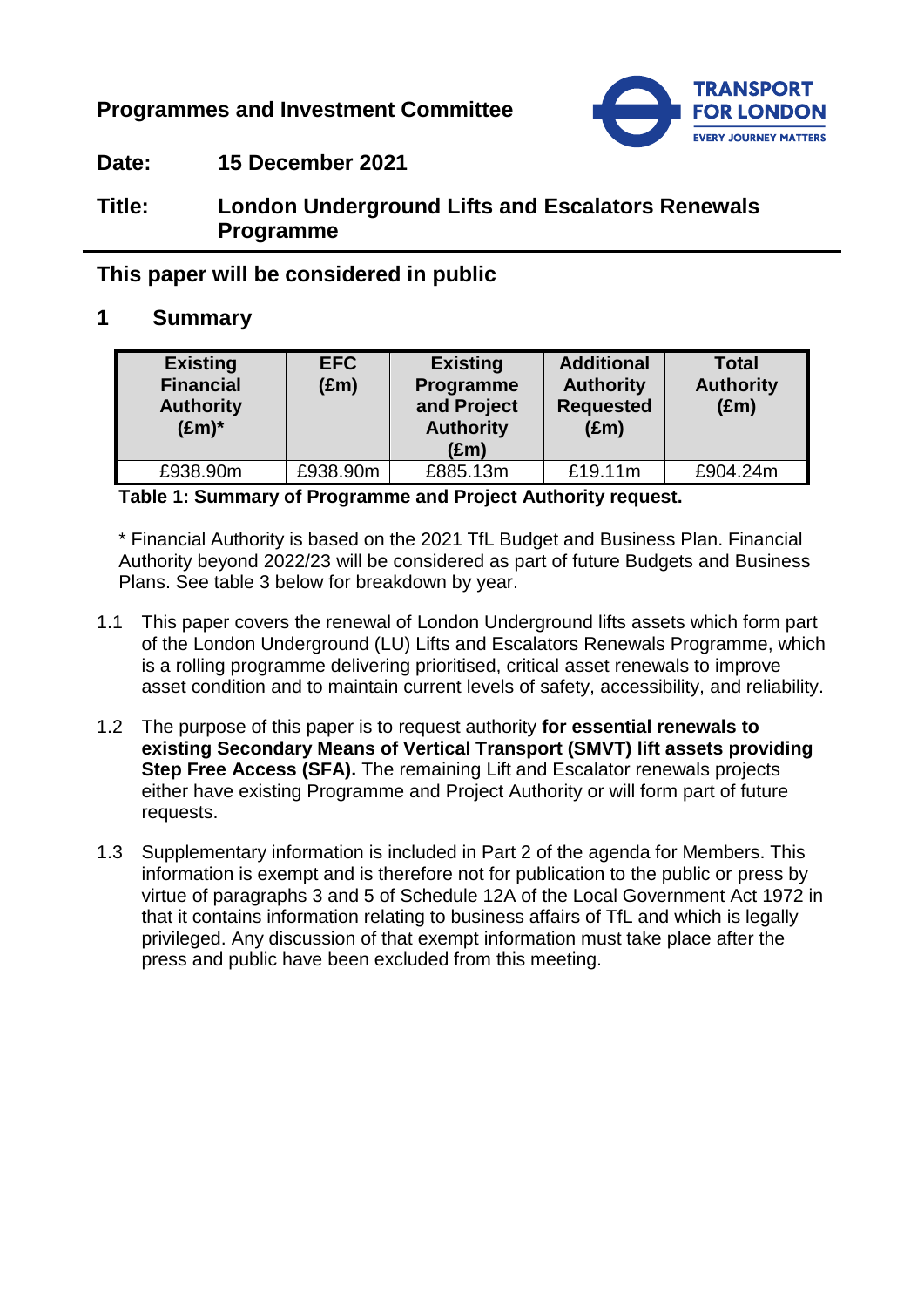### **2 Recommendations**

- **2.1 The Committee is asked to note the paper and the related paper on Part 2 of the agenda and:**
	- **(a) approve additional Programme and Project Authority of £19.11m for the LU Lifts and Escalator Programme, bringing the total Programme and Project Authority to £904.24m, comprising:**
		- **(i) £14.51m to complete the replacement of nine life expired Secondary Means of Vertical Transport lift assets for design in 2022 and delivery between 2023 and 2024; and**
		- **(ii) £4.60m to carry out the necessary capital whole life maintenance interventions on the nine new lift assets in (i) above and a further 36 existing lift assets until 2034; and**
	- **(b) approve additional Procurement Authority in the sum requested in the paper on Part 2 of the agenda to carry out the works identified in (a) above.**
	- **(c) note that the matters for which Authorities are sought include commitments that extend beyond the period of the Business Plan and Budget approved by Board on 28 July 2021 and provision will need to be made in future Business Plans and Budgets.**

### **3 Background**

#### **Strategic Context**

- 3.1 There are currently 259 lifts installed at LU stations. These numbers will grow by 25 per cent between now and 2026 due to delivery of major station projects, the Accessibility programme, and the Elizabeth line. Lifts make the network more accessible to more people and contribute positively to customer journey times.
- 3.2 There are two types of lifts on the London Underground network:
	- (a) lifts which are a Primary Means of Vertical Transport (PMVT) these lifts are the main mode of transport from street to platform and typically have a 40 year asset life; and
	- (b) lifts which are a Secondary Means of Vertical Transport (SMVT) these lifts supplement stairs or escalators and are used principally to provide step free access (SFA) and typically have a 20-year asset life.
- 3.3 Eighty per cent of the 259 lifts on the London Underground network are SMVT lifts with the principle purpose of providing step free access.
- 3.4 Our Lift Asset Strategy can be summarised as a proactive rolling programme of renewals and maintenance to maintain a State of Good Repair (SoGR) and consistently achieve 99 per cent availability across the fleet to ensure customers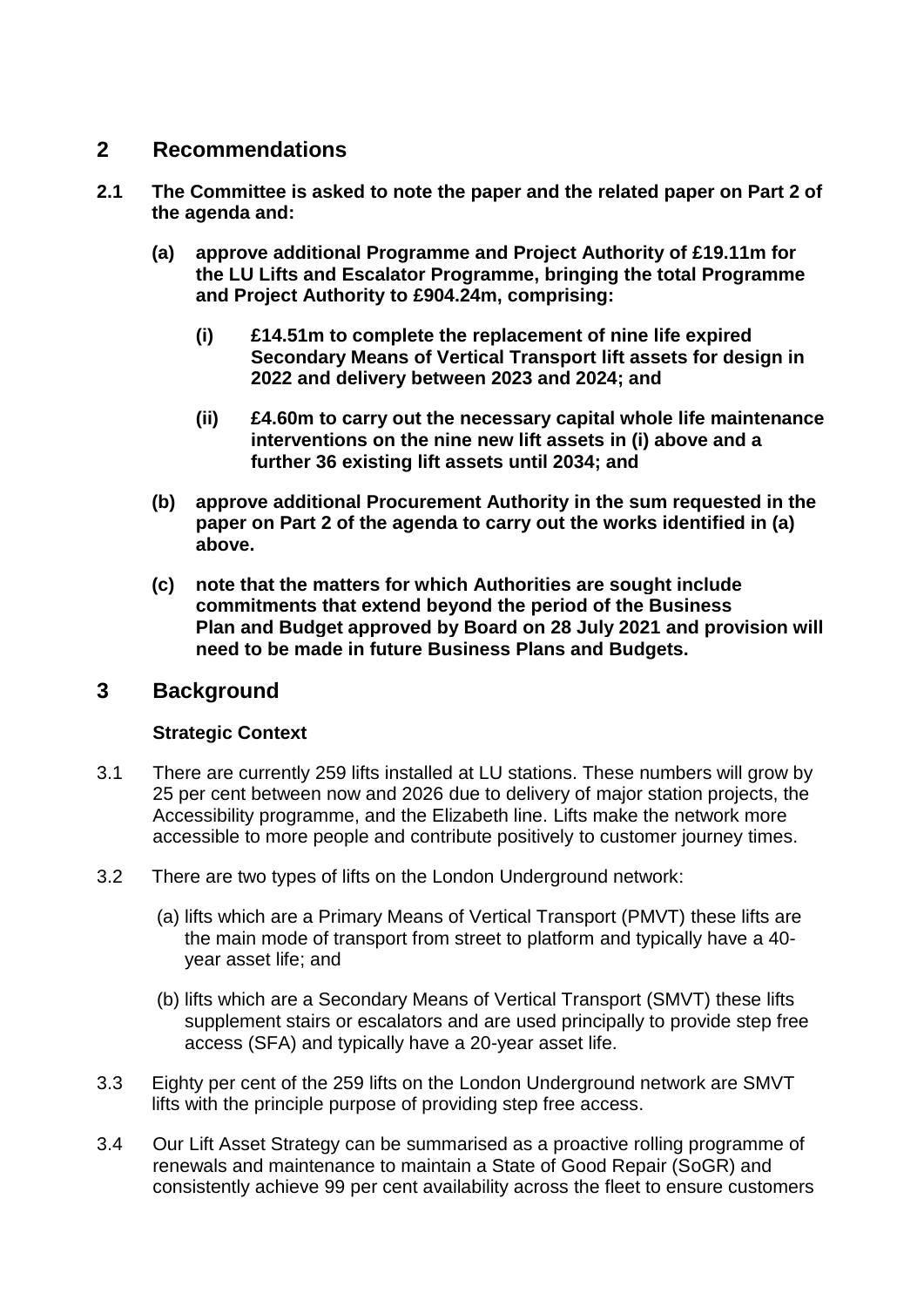(including those requiring step free access) have safe, reliable, and quick access to our train service.

- 3.5 The Lifts Asset Strategy supports the Mayor's Transport Strategy (MTS) objective of 'providing a good public transport experience' and contributes to the aim within the MTS for 80 per cent of trips in London to be made on foot, by cycle or using public transport by 2041. The Asset Strategy also supports LU's priorities for 'Safety and Reliability', 'Customer', 'People' and 'Affordability' and is aligned to both the Financial Sustainability Plan and the TfL Long Term Capital Plan (LTCP).
- 3.6 Asset Renewals are a key aspect of TfL's LTCP which recognises the importance of planned and sustained investment at the optimum intervention point within the asset lifecycle. The LTCP is a 25-year plan of investment with principles agreed at board level across TfL. The LTCP enforces the strategic aspiration to invest in asset renewal prior to asset failure.
- 3.7 Maintaining lift availability levels requires ongoing maintenance and renewal. As described in paragraph 3.2 above, typically, lifts need replacing every 20 to 40 years depending on the type. This means we need to replace around four per cent of our lift assets each year to maintain condition levels.
- 3.8 The interventions that are carried out are however prioritised and informed by the condition and performance of each asset and are not purely based on asset age (see paragraph 4.3 below). With prioritised interventions it is expected that a minimum of eight lift renewals per annum (broadly two PMVT and six SMVT) are needed to hold the condition of the current asset base in a steady state (the Do Minimum scenario in the LTCP). This rate will need to increase as the number of assets grows in the future.
- 3.9 The management and volume of lifts has grown progressively. This has resulted in a diverse product base (seven different types of lifts). Our asset strategy is to actively pursue efficiencies and reduced maintenance costs through a policy of standardisation. This involves challenging scope and standards.. To date this process has resulted in the rationalisation of lift interventions and a new reduced and simplified specification for surface level lifts.
- 3.10 In line with our asset strategy, we also seek to upgrade safety systems and improve maintenance working environments when undertaking lift renewals as well as looking for opportunities and synergies to align with other planned works, for example line closures, to minimise disruption or save costs.

#### **Asset Condition and State of Good Repair**

- 3.11 Overall, the level of investment in lifts in the past few years has been below the required levels to sustain the assets in a steady state. The deferral of work from 2020/21 to later years because of the coronavirus pandemic has exacerbated this problem. This has created a backlog of investment to be completed to reach the Do Minimum scenario of the LTCP and recover the SoGR of our lift assets to 2019 levels.
- 3.12 The SoGR of lifts is in decline and this has had a knock-on impact on reliability which is now also in decline. The performance target for lift availability is 99 per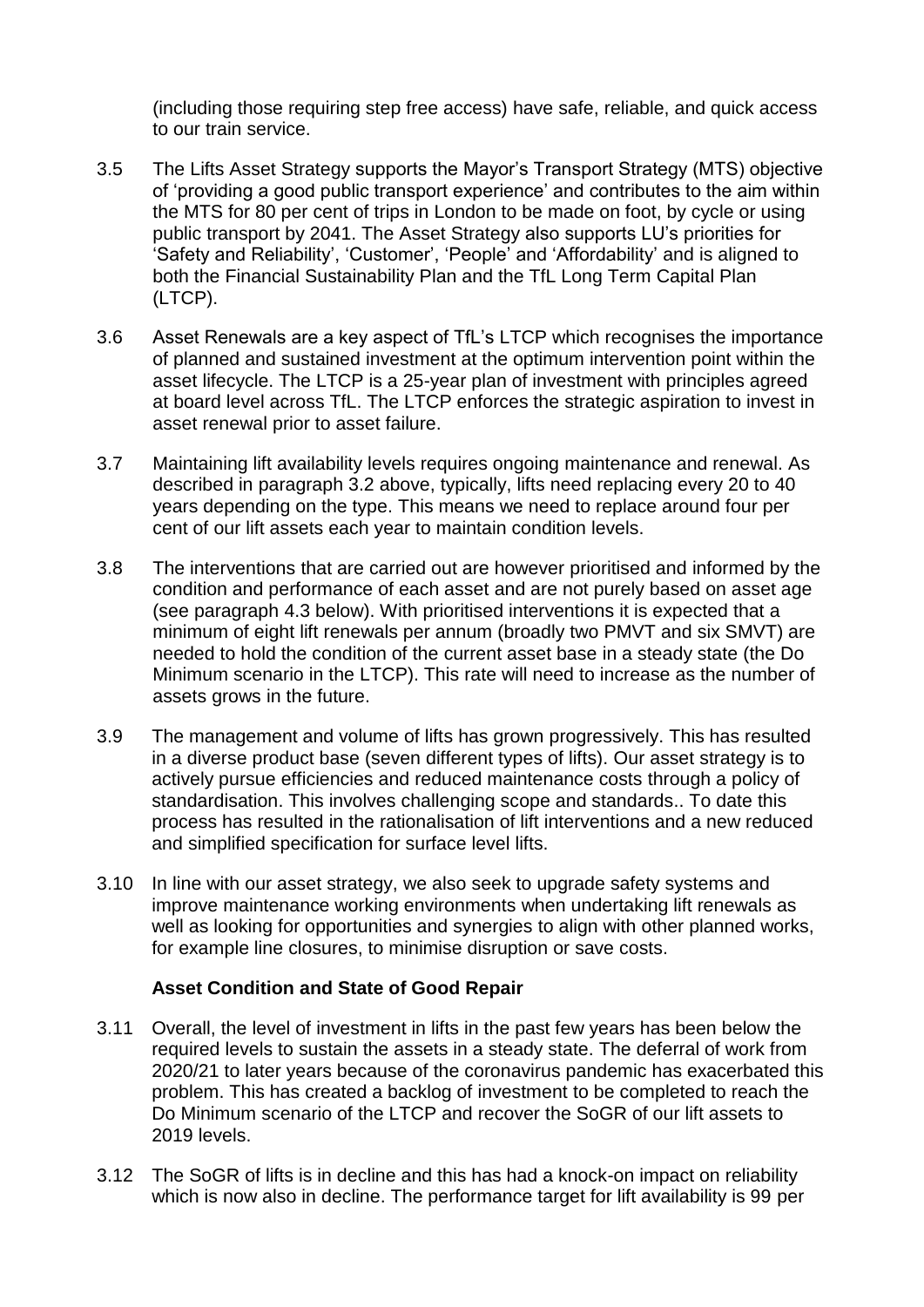cent, but this has not been met across the network in 2020/21 even with reduced footfall.

| Year                                                   | <b>Size of Asset Base</b> | % of Assets in a<br>state of Good<br><b>Repair</b> | $\%$<br><b>Availability in</b><br>service |
|--------------------------------------------------------|---------------------------|----------------------------------------------------|-------------------------------------------|
| 2019                                                   | 226                       | 73.5%                                              | 98.44%                                    |
| 2020                                                   | 248<br>10% new            | 73.4%                                              | 98.42%                                    |
| 2021                                                   | 259<br>$5%$ new           | 70.7%                                              | 98.19%                                    |
| 2024 (forecast<br>including<br>proposed<br>investment) | 259                       | 61.7%                                              | 98.13%                                    |

**Table 2: State of Good Repair and Performance of Lift Assets** 

- 3.13 Table 2 shows that over the past two years the asset base has grown by roughly 15 per cent, however despite this increase in "as new" assets we have seen a decrease in SoGR, which highlights how the condition of our existing asset base is in decline.
- 3.14 Safety mitigations, maintenance and inspection regimes will continue to be carried out by Asset Operations to sustain LUs high level of safety. However, in the short term there are potential operational budget pressures and risks to operational performance as assets deteriorate.
- 3.15 The proposal in this paper seeks to slow this decline and only start to recover the position from 2025 onwards. This is constrained by the lead times to start works on site and the need to build up delivery capability from a low base having only completed one SMVT lift replacement in 2021/22.
- 3.16 The projection for the SoGR and availability for 2024 (in table 2 above) includes the proposed level of investment in this paper but does not include any new assets being added to the asset base (because this masks the deterioration in the condition of the existing asset base). Future availability is based on a deterioration of performance as assets move towards the end of their residual life. This network decline will not fall equally across the network. So regular users of some stations will be disproportionately affected by assets that are in a poor condition.
- 3.17 Whilst the proposed level of investment on lift replacements between now and 2024 is not enough to reverse the decline in SoGR (see table 2 above) it will build capability towards achieving a run rate of six SMVT lift renewals per annum by 2024 (to add to the two per annum achieved by the PMVT renewal workstream). Without the proposed investment there would be a further decline in the SoGR by 2024. Such a large backlog of renewals would be very difficult to catch up particularly as our asset base is growing and access is a finite resource. Note that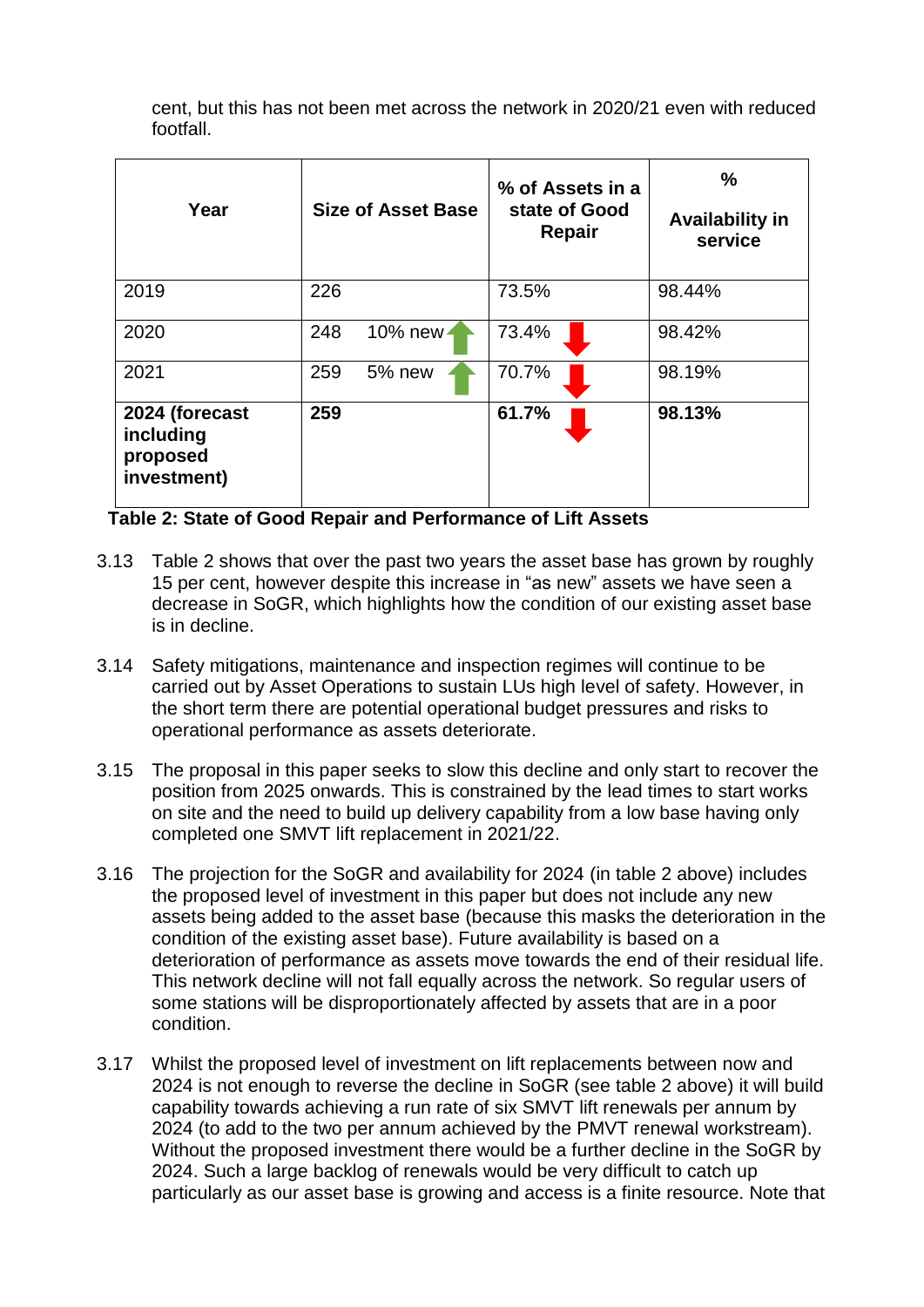availability is a lagging indicator of condition and will follow the same trajectory as the SoGR within a few years.

3.18 We will need to increase the renewals run rate in future years with investment increasing from in the region of £16m to in the region of £20m per annum over the course of the 25-year LTCP. This is to be able to recover back towards the 2019 SoGR levels in line with the Do Minimum Scenario in the LTCP (illustrated by figure 1 below) and to account for our growing asset base. This investment will need to be addressed in future Budget and Business Plans and authority requests (subject to affordability and deliverability constraints).



#### **Figure 1: Potential SoGR of lift assets over the 25-year LTCP (existing 259 asset base)**

#### **Delivery Strategy**

- 3.19 There are currently two delivery workstreams for lifts renewals, PMVT and SMVT renewals.
- 3.20 There are detailed work banks that prioritise which lift assets should be renewed. These work banks are prioritised using the following criteria:
	- (a) Asset risk profiles. An assessment of the risk associated with the failure of any of the asset sub systems or components or obsolescence risk, and the controls in place to prevent such failure and assure safety.
	- (b) Asset condition. Determined through the asset's compliance against standards, its reliability, and its estimated residual life.
	- (c) Asset criticality. A measure of the asset's importance to the operation of the station and the potential impact on the customer which could result from failure; and
	- (d) Opportunities and synergies from alignment with other planned works, for example line closures, to minimise disruption or save costs.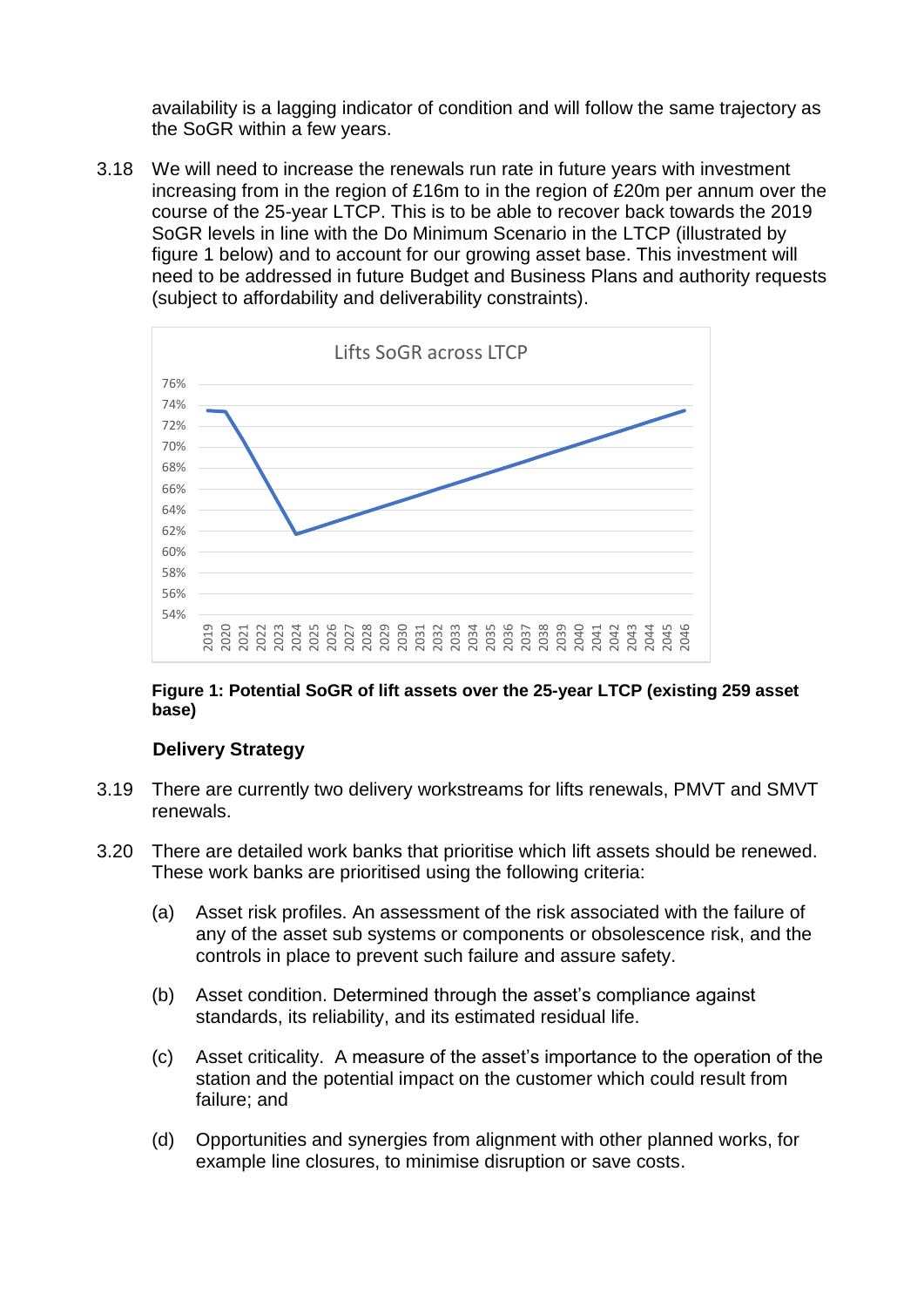3.21 The work bank is regularly reviewed, and the priority list evolves as asset condition, safety or reliability concerns or work synergies emerge. Most of the lift renewals within the programme are repeatable scope items, with minor variations due to site specific constraints.

# **4 Delivery Progress**

### **Impact of the coronavirus pandemic**

- 4.1 Since March 2020, the delivery progress of the component parts of this Programme have been significantly impacted by the coronavirus pandemic. TfL brought nearly all project sites to a temporary safe stop to limit the spread of the coronavirus, with construction activity paused between 24 March and 26 May 2020, except for limited specifically approved activities.
- 4.2 Additionally, there have been knock on impacts to the supply chain in terms of remobilisation which has constrained productivity and project progress. A large proportion of staff were placed on furlough during this period which has affected the progress of this Programme.
- 4.3 Our financial constraints following the pandemic has also had a significant impact on the Programme. As a result of the significant funding reduction in 2020/21 the overall volume of work completed has been reduced. Works which were not yet contractually committed were deferred from 2020/21.

#### **PMVT Lift Replacements**

4.4 It was planned to complete the replacement of two PMVT lifts at Belsize Park Station during 2020/21. However only one of the two replacements could be successfully completed in 2020/21 with the second delayed to 2021/22. This was due to works being delayed on site due to the temporary safe stop as a result of the pandemic. Works re-commenced in May 2020 (with appropriate pandemic safe measures in place). One of the lifts was completed in December 2020 and the second was completed in July 2021.



**Figure 2: Installation of new lift ropes and controller at Belsize Park**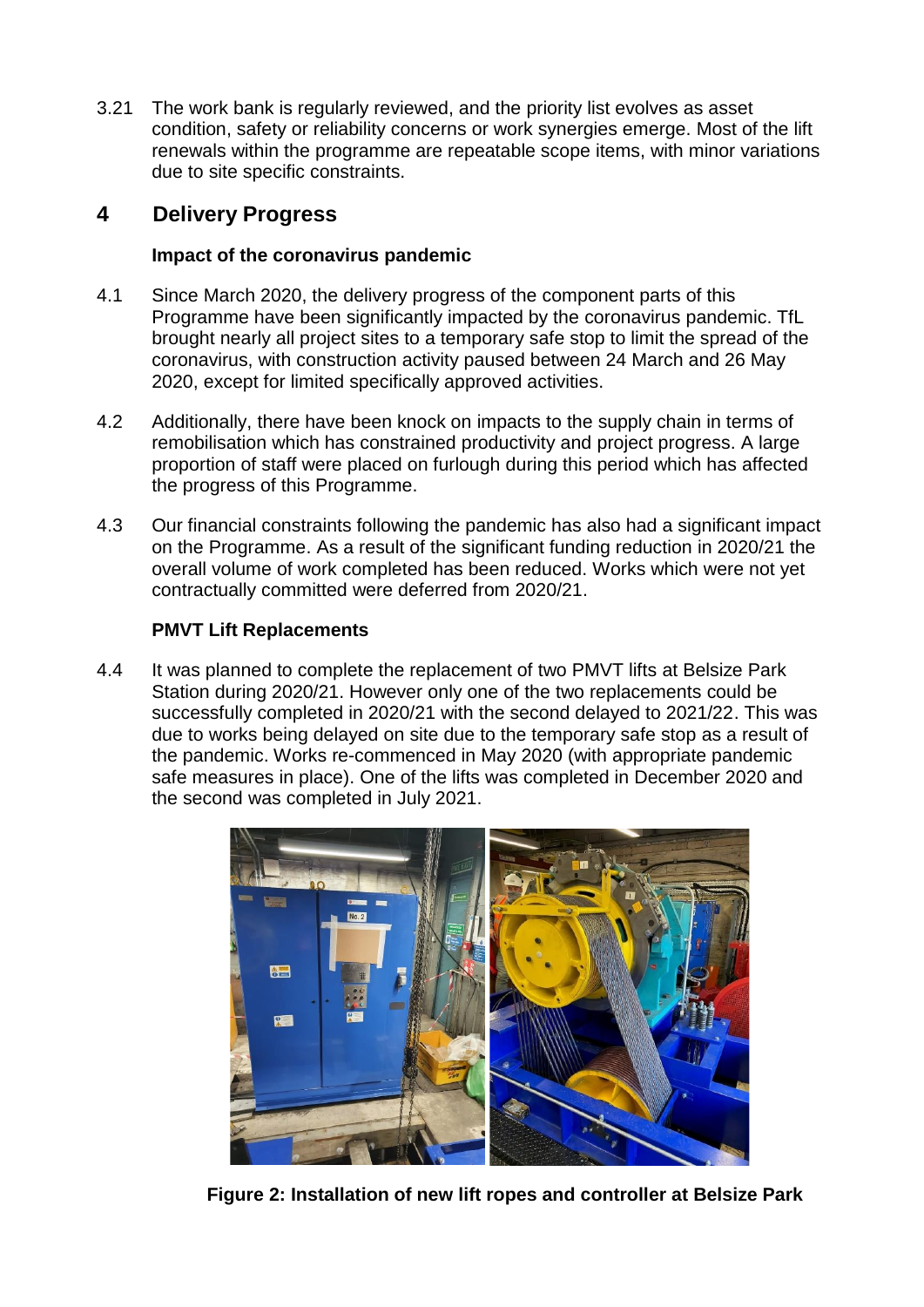- 4.5 Following completion of the works at Belsize Park, works commenced on site in June 2021 to replace both lifts at Borough Station and are due to complete in Summer 2022. These works have been planned to coincide with the temporary Bank branch Northern line closure to minimise disruption to customers.
- 4.6 Design activities have now commenced to replace both lifts at Holloway Road station to support a start on site in late 2022 (following the completion of works at Borough) with completion planned for late 2023. Replacement of both lifts at Mornington Crescent Station is currently planned as the next intervention (to follow Holloway Road) for delivery in 2024.

### **SMVT Lift Replacements**

- 4.7 Design works at Tottenham Hale continued throughout 2020/21 but progressed slower than expected due to the unique nature of the asset at this location which required a complex intervention. Works have now commenced on site and are due to complete in January 2022.
- 4.8 It was originally planned to begin work on a new package of SMVT lift replacements in 2020/21 to support a start on site from 2021/22. However, work on this new package was deferred due to funding constraints arising from the coronavirus pandemic and is now requested in this submission to enable design and procurement of parts in 2022 and delivery on site between 2023 to 2024.

# **5 Proposal**

5.1 This submission seeks £19.11m of Programme and Project Authority for renewal of SMVT lifts. Additional Procurement Authority is also requested in Part 2 of the agenda. The remaining Lift and Escalator renewals projects either have existing Programme and Project Authority or will form part of future requests.

#### **(i) £14.51m for replacement of nine existing life expired SMTV lift assets for design in 2022 and delivery between 2023 and 2024.**

- 5.2 Our prioritisation process (described in paragraph 3.9 above) has generated a workbank of nine lifts forming the next package of critical SMVT lift replacements.
- 5.3 These lifts are all in a poor condition (categorised as life expired in the Asset Condition Register, the worst category), with poor performance and obsolete components. They are hydraulic lifts which were not designed for the level of footfall they have received and have consistently failed to meet performance targets.
- 5.4 The replacement of these nine lifts between now and 2024 is essential to slowing the current decline in SoGR and lift availability and reliability and maintaining step free access at these stations. The replacements also help mitigate the risk of asset failure and associated loss of service.
- 5.5 Due to the 12-month lead time for undertaking design, failure to initiate these renewals now would result in zero SMVT lift replacements being completed in 2023 and 2024.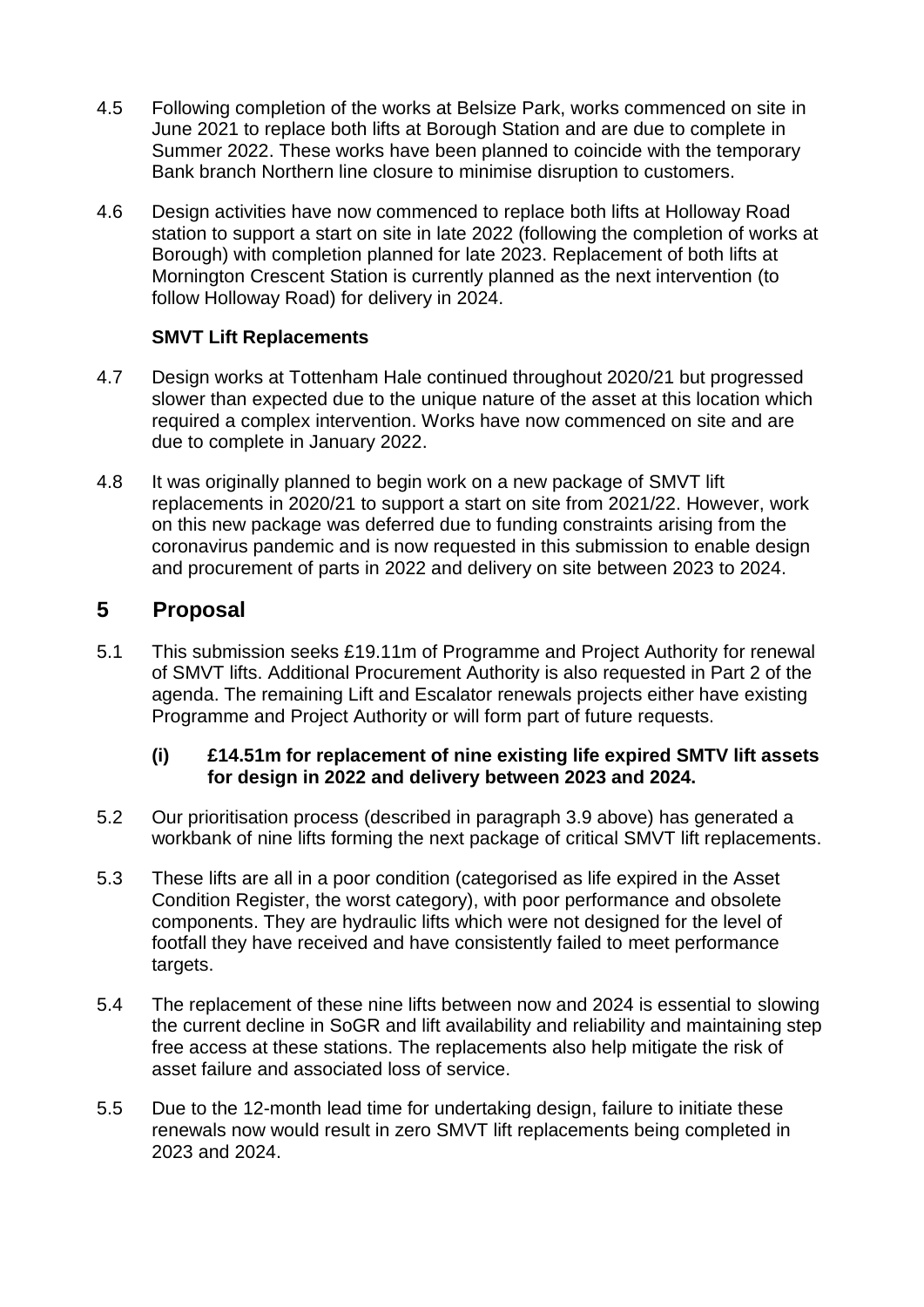| Intervention                     | <b>SMVT Lift renewals completed</b> |      |      |       |  |
|----------------------------------|-------------------------------------|------|------|-------|--|
|                                  | 2022                                | 2023 | 2024 | Total |  |
| <b>SMVT Lift</b><br>replacements | (design and<br>procurement)         |      |      |       |  |

**Table 3: Proposed volumes for SMVT replacements 2022 to 2024**

#### **(ii) £4.60m for capital whole life refurbishment interventions on the nine new SMVT lift assets above and a further 36 existing SMVT lift assets until 2034.**

5.6 These interventions are required as part of the whole life maintenance and intervention approach to ensure these lift assets remain in a State of Good Repair and capable of meeting availability targets.

### **6 Financial Implications**

- 6.1 Table 5 below shows the financial impact of the Programme by year. Due to the long-term nature of the pan-TfL contracts, there is approved Project and Programme Authority to cover commitments up to 2035.
- 6.2 The Financial Authority is provided through the two-year Budget for 2021/22 and 2022/23 approved by the Board on the 28 July 2021.
- 6.3 It is noted that the current funding agreement with government expires on 11 December 2021 and additional government funding will need to be agreed beyond this period, therefore a subsequent prioritisation of the TfL Investment Programme will be required to ensure that all projects are affordable within the funding envelope provided and as such revised authority may need to be sought.
- 6.4 Authority granted by the Committee which relate to both the current funding period to 11 December 2021 and commitments outside of this period, may need to be revised as part of future budgets to be considered by the Board. Provision will also need to be made in future Budgets and Business Plans in respect to commitments made. If additional funding is not available, a prioritisation of the TfL Investment Programme will be required, and some programmes and projects will not be taken forward and revised authority will be sought as appropriate.
- 6.5 All financial commitments related to this request will be overseen in accordance with TfL Business controls in respect of draw down.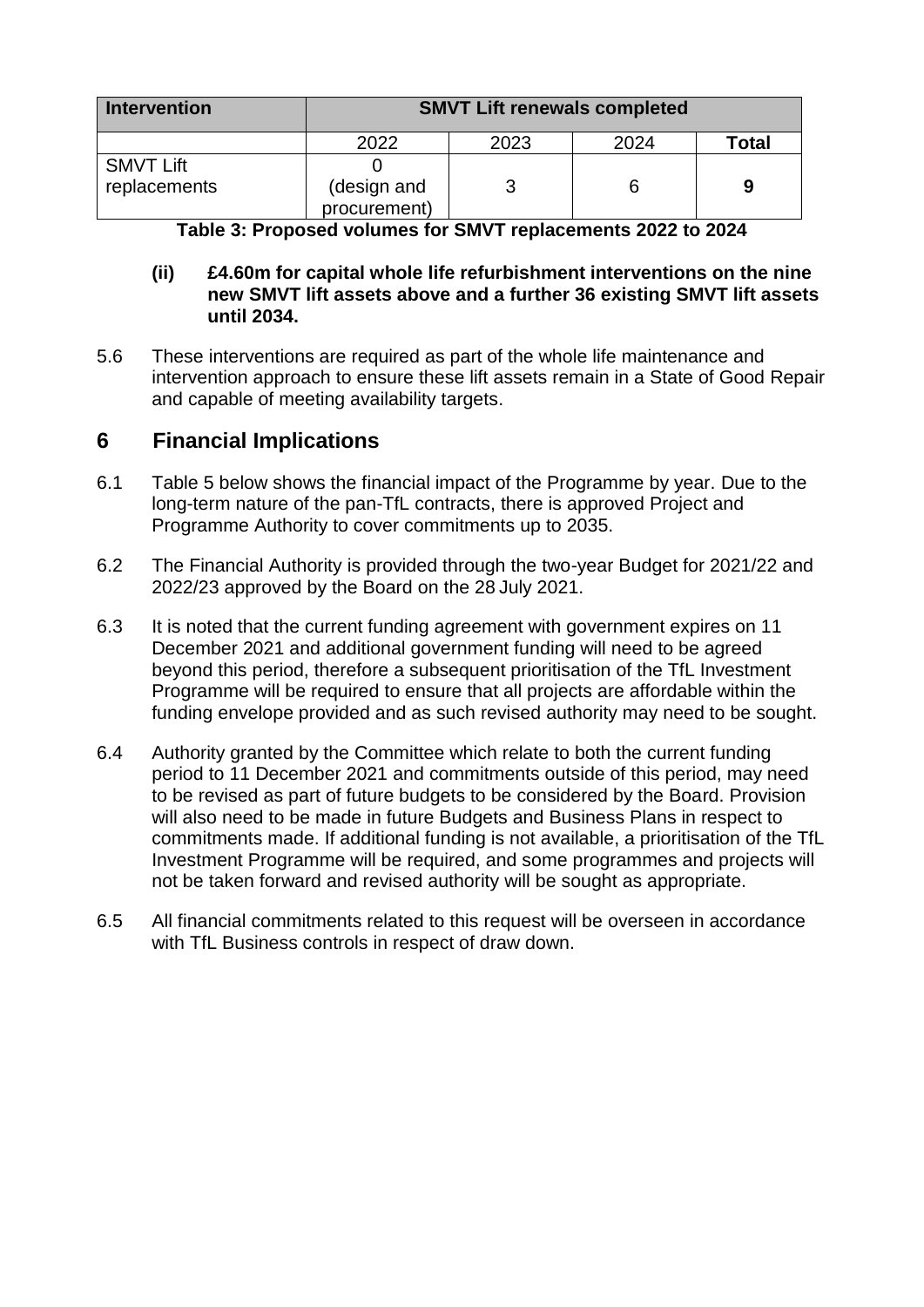| <b>Costs and</b><br><b>Funding</b><br>$(\text{Em})$ | <b>Prior</b><br><b>Years</b> | 2021/22 | 2022/23 | 2023/24 | 2024/25 | <b>Future</b><br><b>Years</b> | <b>Total</b> |
|-----------------------------------------------------|------------------------------|---------|---------|---------|---------|-------------------------------|--------------|
| Cost<br>(Outturn)                                   |                              |         |         |         |         |                               |              |
| Existing<br>Programme<br>and Project<br>Authority   | 456.2                        | 30.0    | 37.3    | 46.8    | 54.0    | 260.9                         | 885.1        |
| Additional<br>Authority<br>Requested                |                              | 0.5     | 3.0     | 7.8     | 3.9     | 3.9                           | 19.1         |
| Total<br>Programme<br>and Project<br>Authority      | 456.2                        | 30.4    | 40.3    | 54.6    | 57.9    | 264.8                         | 904.2        |
|                                                     |                              |         |         |         |         |                               |              |
| Existing<br>Financial<br>Authority                  | 456.2                        | 32.3    | 38.6    | 54.6    | 61.7    | 295.4                         | 938.9        |
| <b>Estimated</b><br><b>Final Cost</b><br>(EFC)      | 456.2                        | 30.4    | 40.3    | 54.6    | 61.7    | 295.6                         | 938.9        |

**Table 4: Lift and Escalator Programme financial implications**

# **7 Equality Impact Assessment**

- 7.1 The Programme is delivered in accordance with the Equality Act 2010. Equality Impact Assessments are carried out for each intervention, with due regard to our obligations under the public sector equality duty.
- 7.2 Successful delivery of the programme particularly impacts on customers requiring step free access.

### **8 Assurance**

- 8.1 TfL Project Assurance has been undertaking continuous assurance on the Lifts and Escalator Sub-Programme on a periodic basis. Previous assurance recommendations have been reviewed and progress noted. No critical issues have been identified in the areas reviewed as part of the continuous assurance. As a result, a Sub-Programme review was not required for this submission.
- 8.2 An Integrated Assurance Plan for the Programme has been agreed with TfL Project Assurance for the next 12 months and is updated quarterly. It is planned to undertake a detailed assurance review prior to the next submission to the Committee.